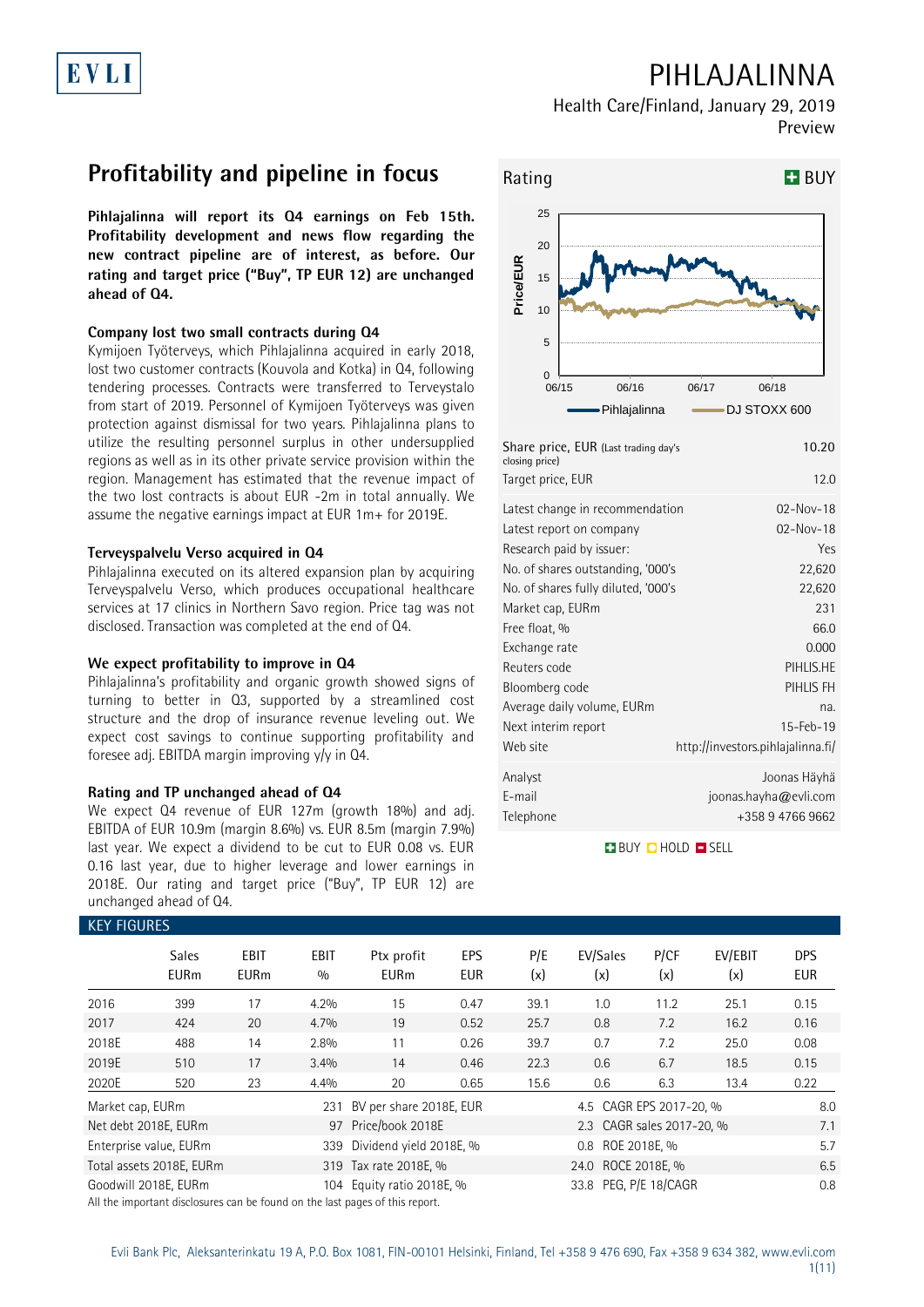## **PIHLAJALINNA**

**Health Care/Finland, January 29, 2019**

**Preview**

| Net sales                    | 01'17 | Q2'17                    | 03'17                    | 04'17                    | 2017                     | Q1'18   | Q2'18   | 03'18   | Q4'18e | 2018E | 2019E   | 2020E |
|------------------------------|-------|--------------------------|--------------------------|--------------------------|--------------------------|---------|---------|---------|--------|-------|---------|-------|
| <b>Corporate Customers</b>   | 22.4  | 20.9                     | 18.2                     | 21.1                     | 82.6                     | 26.2    | 25.3    | 22.8    | 26.3   | 100.6 | 107.1   | 109.3 |
| of which insurance companies | 7.8   | 6.9                      | 5.4                      | 6.5                      | 26.6                     | 6.6     | 6.6     | 5.3     | 6.5    | 25.0  | 25.0    | 25.5  |
| of which other corporates    | 14.6  | 14.0                     | 12.8                     | 14.6                     | 56.0                     | 19.6    | 18.7    | 17.5    | 19.8   | 75.6  | 82.1    | 83.8  |
| <b>Private Customers</b>     | 19.0  | 18.0                     | 13.6                     | 17.3                     | 67.9                     | 22.2    | 24.3    | 21.0    | 24.0   | 91.5  | 97.3    | 99.3  |
| Public sector customers      | 83.0  | 82.2                     | 80.8                     | 84.5                     | 330.5                    | 85.1    | 90.3    | 85.7    | 91.7   | 352.8 | 363.9   | 371.1 |
| Total                        | 110.0 | 106.6                    | 99.4                     | 108.0                    | 424.0                    | 119.3   | 125.3   | 116.3   | 127.1  | 488.0 | 510.3   | 520.5 |
|                              |       |                          |                          |                          |                          |         |         |         |        |       |         |       |
| Net sales growth             |       |                          |                          |                          |                          |         |         |         |        |       |         |       |
| <b>Corporate Customers</b>   |       |                          |                          | -                        | $\overline{\phantom{a}}$ | 17.0%   | 21.1%   | 25.3%   | 24.6%  | 21.8% | 6.5%    | 2.0%  |
| <b>Private Customers</b>     |       | $\overline{\phantom{a}}$ | $\overline{\phantom{0}}$ | $\overline{\phantom{0}}$ | $\overline{\phantom{0}}$ | 16.8%   | 35.0%   | 54.4%   | 38.7%  | 34.8% | 6.4%    | 2.0%  |
| Public sector customers      | -     | $\overline{\phantom{a}}$ | $\overline{\phantom{a}}$ |                          | -                        | $2.5\%$ | $9.9\%$ | $6.1\%$ | 8.5%   | 6.7%  | $3.1\%$ | 2.0%  |
| Total                        | 10.0% | 5.1%                     | 5.7%                     | 4.1%                     | $6.2\%$                  | 8.5%    | 17.5%   | 17.0%   | 17.7%  | 15.1% | 4.6%    | 2.0%  |
|                              |       |                          |                          |                          |                          |         |         |         |        |       |         |       |
| Adj. EBITDA (group)          | 9.1   | 7.4                      | 9.0                      | 8.5                      | 34.0                     | 3.9     | 6.6     | 10.7    | 10.9   | 32.1  | 36.2    | 40.6  |
| Adj. EBITDA-margin (group)   | 8.3%  | 6.9%                     | 9.1%                     | 7.9%                     | 8.0%                     | 3.3%    | 5.3%    | 9.2%    | 8.6%   | 6.6%  | $7.1\%$ | 7.8%  |

*Source: Pihlajalinna, Evli Research*

### **Valuation**

|                                              | valuation       |       |        |                               |         |         |         |       |       |       |
|----------------------------------------------|-----------------|-------|--------|-------------------------------|---------|---------|---------|-------|-------|-------|
|                                              |                 |       |        |                               |         |         |         |       |       |       |
|                                              |                 |       |        |                               |         |         |         |       |       |       |
|                                              | Security        |       |        | EV/EBITDA EV/EBITDA EV/EBITDA | EV/EBIT | EV/EBIT | EV/EBIT | P/E   | P/E   | P/E   |
| PIHLAJALINNA PEER GROUP                      | identifier      | 18    | 19     | 20                            | 18      | 19      | 20      | 18    | 19    | 20    |
| Ambea AB                                     | AMBEA-SE        | 13.6x | 10.7x  | 8.2x                          | 18.5x   | 16.0x   | 10.5x   | 15.2x | 12.7x | 10.8x |
| Attendo AB                                   | ATT-SE          | 14.5x | 11.6x  | 9.9x                          | 21.9x   | 16.1x   | 13.3x   | 19.5x | 17.8x | 15.0x |
| Cambian Group Plc                            | CMBN-GB         |       |        |                               |         |         |         |       |       |       |
| Capio AB                                     | CAPIO-SE        |       |        |                               |         |         |         |       |       |       |
| CareTech Holdings PLC                        | CTH-GB          | 11.8x | 9.7x   | 8.3x                          | 13.9x   | 11.7x   | 9.8x    | 9.7x  | 9.2x  | 7.7x  |
| Fresenius SE & Co. KGaA                      | FRE-DE          | 6.3x  | 6.3x   | 5.8x                          | 8.1x    | 8.3x    | 7.7x    | 13.5x | 13.0x | 12.3x |
| Georgia Healthcare Group Plc                 | GHG-GB          | 8.9x  | 8.4x   | 6.8x                          | 11.8x   | 10.5x   | 8.2x    | 28.8x | 19.5x | 14.1x |
| <b>GHP Specialty Care AB</b>                 | GHP-SE          | 11.7x | 10.4x  | 8.9x                          | 16.9x   | 14.7x   | 12.9x   | 23.9x | 18.8x | 19.3x |
| Humana AB                                    | HUM-SE          | 9.7x  | 9.4x   | 8.5x                          | 11.4x   | 11.0x   | 9.9x    | 14.1x | 12.6x | 11.6x |
| Korian SA                                    | <b>KORI-FR</b>  | 10.9x | 10.2x  | 9.4x                          | 17.1x   | 15.7x   | 14.2x   | 24.8x | 20.8x | 17.9x |
| <b>LNA Sante SA</b>                          | LNA-FR          | 11.0x | 10.8x  | 9.6x                          | 13.3x   | 12.8x   | 11.2x   | 17.5x | 15.6x | 13.2x |
| <b>Mediclinic International Plc</b>          | MDC-GB          | 8.2x  | 7.5x   | 6.8x                          | 12.9x   | 11.1x   | 9.9x    | 11.7x | 10.4x | 9.0x  |
| Orpea SA                                     | ORP-FR          | 17.1x | 15.7x  | 14.7x                         | 23.7x   | 21.8x   | 20.3x   | 25.3x | 22.5x | 20.2x |
| RHON-KLINIKUM AG                             | RHK-DE          | 11.8x | 11.8x  | 11.0x                         | 22.5x   | 23.4x   | 24.2x   | 37.1x | 35.9x | 34.9x |
| Spire Healthcare Group PLC                   | SPI-GB          | 7.2x  | 7.2x   | 6.5x                          | 16.8x   | 16.4x   | 14.0x   | 18.9x | 15.7x | 13.0x |
| Terveystalo Oy Class A                       | <b>TTALO-FI</b> | 12.5x | 10.3x  | 9.3x                          | 19.9x   | 16.1x   | 14.7x   | 17.8x | 14.5x | 14.4x |
| Peer Group Median                            |                 | 11.4x | 10.2x  | 8.7x                          | 16.8x   | 15.2x   | 12.1x   | 18.4x | 15.6x | 13.7x |
| Peer Group Average                           |                 | 11.1x | 10.0x  | 8.8x                          | 16.3x   | 14.7x   | 12.9x   | 19.8x | 17.1x | 15.2x |
| Pihlajalinna (Evli est.)                     |                 | 10.6x | 8.9x   | 7.5x                          | 25.0x   | 18.5x   | 13.4x   | 39.7x | 22.3x | 15.6x |
| Pihlajalinna premium/discount to peer median |                 | $-7%$ | $-13%$ | $-14%$                        | 48%     | 22%     | 11%     | 116%  | 43%   | 14%   |

*Source: Factset, Evli Research*

EVLI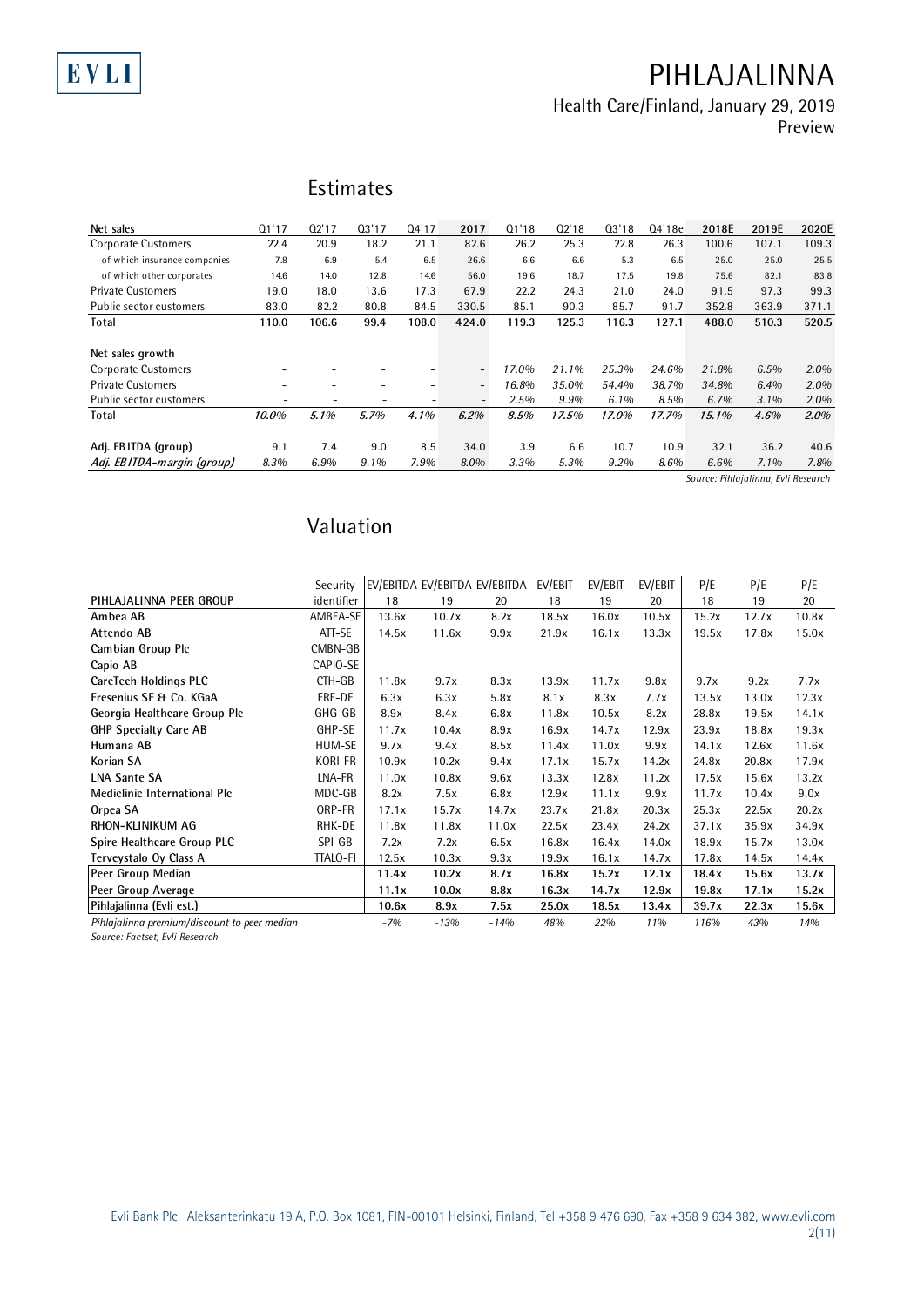### **Health Care/Finland, January 29, 2019 Preview**

| VALUATION RESULTS        | <b>BASE CASE DETAILS</b>   | VALUATION ASSUMPTIONS   | ASSUMPTIONS FOR WACC           |      |
|--------------------------|----------------------------|-------------------------|--------------------------------|------|
| Current share price      | 10.20 PV of Free Cash Flow | 108 Long-term growth, % | 2.5 Risk-free interest rate, % | 2.25 |
| DCF share value          | 15.66 PV of Horizon value  | 304 WACC, %             | 7.0 Market risk premium, %     | 5.8  |
| Share price potential, % | 53.6 Unconsolidated equity | $-11$ Spread, %         | 0.5 Debt risk premium, %       | 2.8  |
| Maximum value            | 18.1 Marketable securities | 34 Minimum WACC, %      | 6.5 Equity beta coefficient    | 0.80 |
| Minimum value            | 13.7 Debt - dividend       | -132 Maximum WACC, %    | 7.5 Target debt ratio, %       | 20   |
| Horizon value, %         | 73.8 Value of stock        | 358 Nr of shares, Mn    | 22.6 Effective tax rate, %     | 25   |

| DCF valuation, EURm       | 2017     | 2018E  | 2019E          | 2020E  | 2021E          | 2022E    | 2023E        | 2024E       | 2025E          | 2026E    | 2027E  | Horizon          |
|---------------------------|----------|--------|----------------|--------|----------------|----------|--------------|-------------|----------------|----------|--------|------------------|
| Net sales                 | 424      | 488    | 510            | 520    | 536            | 552      | 569          | 586         | 603            | 621      | 637    | 653              |
| Sales growth, %           | 6.2      | 15.0   | 4.6            | 2.0    | 3.0            | 3.0      | 3.0          | 3.0         | 3.0            | 3.0      | 2.5    | 2.5              |
| Operating income (EBIT)   | 20       | 14     | 17             | 23     | 27             | 28       | 28           | 29          | 30             | 31       | 32     | 33               |
| EBIT margin, %            | 4.7      | 2.8    | 3.4            | 4.4    | 5.0            | 5.0      | 5.0          | 5.0         | 5.0            | 5.0      | 5.0    | 5.0              |
| + Depreciation+amort.     | 14       | 19     | 19             | 18     | 17             | 17       | 16           | 16          | 16             | 17       | 17     |                  |
| - Income taxes            | $-4$     | $-3$   | $-3$           | $-5$   | $-5$           | -6       | $-6$         | $-6$        | $-6$           | $-6$     | $-6$   |                  |
| - Change in NWC           | 8        | 3      | $\overline{2}$ |        |                |          |              |             |                |          |        |                  |
| NWC / Sales, %            | -8.4     | $-8.0$ | $-8.0$         | $-8.0$ | $-8.0$         | $-8.0$   | $-8.0$       | $-8.0$      | $-8.0$         | $-8.0$   | $-8.0$ |                  |
| + Change in other liabs   | $\Omega$ | 0      | 0              | 0      | $\overline{0}$ | $\Omega$ | $\mathbf{0}$ | $\mathbf 0$ | 0              | $\Omega$ | 0      |                  |
| - Capital Expenditure     | $-41$    | $-82$  | $-13$          | $-13$  | $-14$          | $-15$    | $-16$        | $-17$       | $-18$          | $-18$    | $-19$  | $-19$            |
| Investments / Sales, %    | 9.7      | 16.7   | 2.5            | 2.5    | 2.6            | 2.7      | 2.8          | 2.9         | 3.0            | 2.9      | 3.0    | 3.0 <sup>°</sup> |
| - Other items             | $-1$     | $-1$   | $\overline{0}$ | 0      | $\overline{0}$ | $\Omega$ | $\mathbf{0}$ | 0           | $\overline{0}$ | $\Omega$ | 0      |                  |
| = Unlevered Free CF (FCF) | $-4$     | -50    | 22             | 24     | 26             | 25       | 25           | 24          | 24             | 25       | 25     | 557              |
| = Discounted FCF (DFCF)   |          | -50    | 20             | 21     | 21             | 19       | 18           | 16          | 15             | 15       | 13     | 304              |
|                           |          |        |                |        |                |          |              |             |                |          |        |                  |
| $=$ DFCF min WACC         |          | -50    | 20             | 21     | 21             | 20       | 18           | 17          | 15             | 15       | 14     | 356              |
| $=$ DFCF max WACC         |          | -50    | 20             | 21     | 21             | 19       | 17           | 16          | 15             | 14       | 13     | 262              |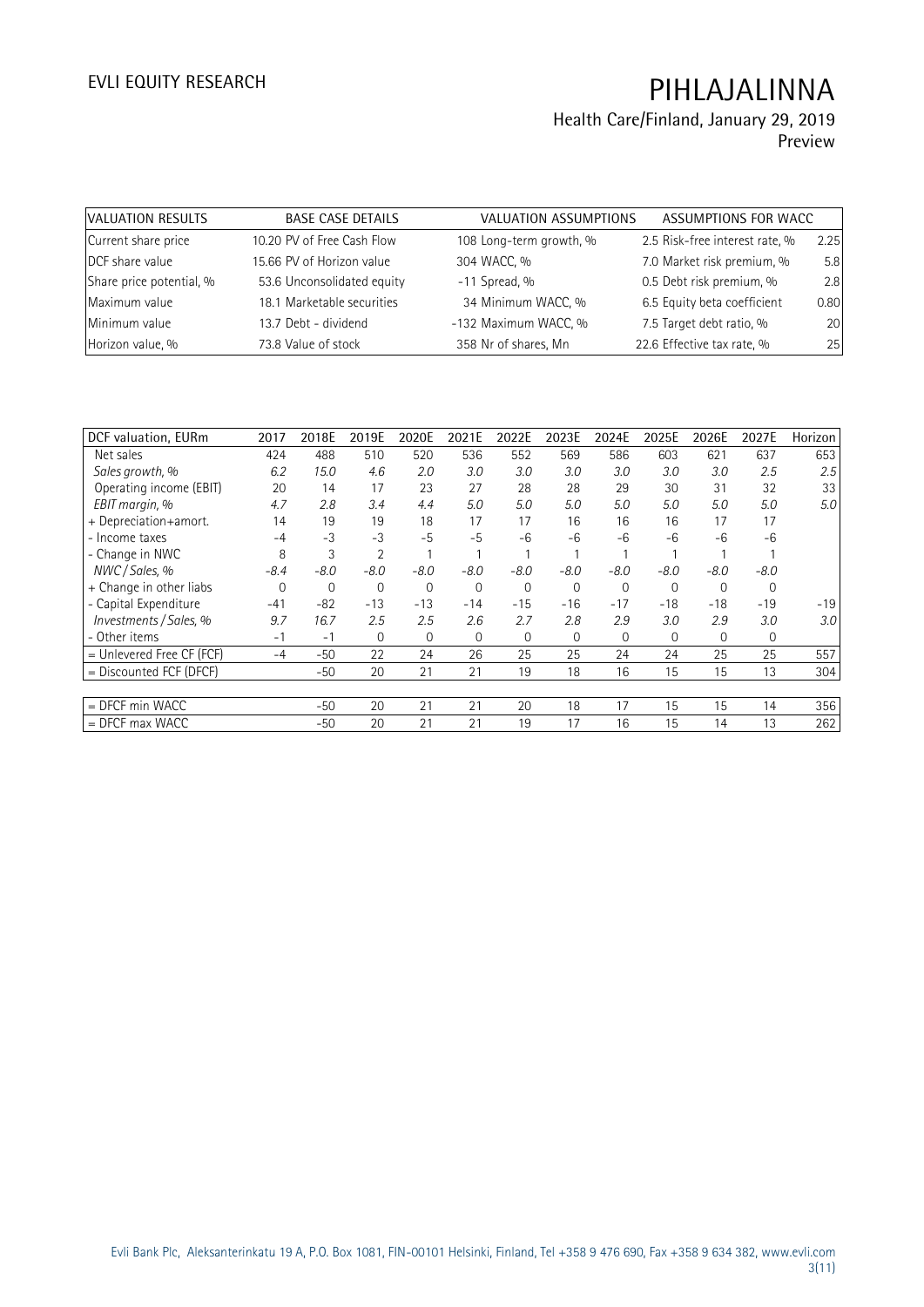### **Health Care/Finland, January 29, 2019 Preview**

| <b>INTERIM FIGURES</b>               |                |                |                |          |          |                |                |                |         |        |       |         |
|--------------------------------------|----------------|----------------|----------------|----------|----------|----------------|----------------|----------------|---------|--------|-------|---------|
| EVLI ESTIMATES, EURm                 | 201701         | 201702         | 201703         | 201704   | 2017     | 2018Q1         | 201802         | 201803         | 2018Q4E | 2018E  | 2019E | 2020E   |
| Net sales                            | 110            | 107            | 99             | 108      | 424      | 119            | 125            | 116            | 127     | 488    | 510   | 520     |
| EBITDA                               | 9              | $\overline{7}$ | 9              | 9        | 34       | $\overline{4}$ | $\overline{7}$ | 11             | 11      | 32     | 36    | 41      |
| EBITDA margin (%)                    | 8.4            | 6.9            | 9.2            | 8.0      | 8.1      | 3.3            | 5.3            | 9.1            | 8.6     | 6.6    | 7.1   | 7.8     |
| <b>FBIT</b>                          | 6              | $\overline{4}$ | 5              | 5        | 20       | $\mathbf 0$    | $\overline{2}$ | 6              | 6       | 14     | 17    | 23      |
| EBIT margin (%)                      | 5.2            | 3.8            | 5.4            | 4.6      | 4.7      | $-0.3$         | 1.5            | 5.1            | 4.8     | 2.8    | 3.4   | 4.4     |
| Net financial items                  | $\mathbf 0$    | $\mathbf 0$    | $\mathbf 0$    | 0        | $-1$     | $-1$           | $-1$           | $-1$           | $-1$    | $-3$   | $-3$  | $-3$    |
| Pre-tax profit                       | 5              | $\overline{4}$ | 5              | 5        | 19       | $-1$           | $\mathbf{1}$   | 5              | 6       | 11     | 14    | 20      |
| Tax                                  | $-1$           | $-1$           | $-1$           | $-1$     | $-3$     | $\mathbf 0$    | 0              | $-1$           | $-1$    | $-3$   | $-3$  | $-4$    |
| Tax rate (%)                         | 18.9           | 19.4           | 22.4           | 13.0     | 18.5     | 0.0            | 23.1           | 23.5           | 20.3    | 24.0   | 20.0  | 20.0    |
| Net profit                           | $\overline{4}$ | $\overline{2}$ | $\overline{2}$ | 3        | 11       | $-2$           | $\mathbf{1}$   | $\overline{2}$ | 4       | 6      | 10    | 15      |
| <b>EPS</b>                           | 0.18           | 0.11           | 0.09           | 0.14     | 0.52     | $-0.07$        | 0.05           | 0.10           | 0.18    | 0.26   | 0.46  | 0.65    |
| EPS adjusted (diluted no. of shares) | 0.18           | 0.11           | 0.09           | 0.14     | 0.52     | $-0.07$        | 0.05           | 0.10           | 0.18    | 0.26   | 0.46  | 0.65    |
| Dividend per share                   | 0.00           | 0.00           | 0.00           | 0.00     | 0.16     | 0.00           | 0.00           | 0.00           | 0.00    | 0.08   | 0.15  | 0.22    |
| SALES, EURm                          |                |                |                |          |          |                |                |                |         |        |       |         |
| Corporate Customers                  | 22             | 21             | 18             | 21       | 83       | 26             | 25             | 25             | 26      | 103    | 107   | 109     |
| <b>Private Customers</b>             | 19             | 18             | 14             | 17       | 68       | 22             | 24             | 21             | 24      | 91     | 97    | 99      |
| Public sector customers              | 83             | 82             | 81             | 85       | 331      | 85             | 90             | 84             | 92      | 351    | 364   | 371     |
| Eliminations                         | $-14$          | $-14$          | $-13$          | $-15$    | $-57$    | $-14$          | $-15$          | $-13$          | $-15$   | $-57$  | $-58$ | $-59$   |
| Total                                | 110            | 107            | 99             | 108      | 424      | 119            | 125            | 116            | 127     | 488    | 510   | 520     |
| SALES GROWTH, Y/Y %                  |                |                |                |          |          |                |                |                |         |        |       |         |
| Corporate Customers                  | 0.0            | 0.0            | 0.0            | 0.0      | 0.0      | 17.0           | 21.1           | 35.7           | 24.6    | 24.1   | 4.5   | 2.0     |
| <b>Private Customers</b>             | 0.0            | 0.0            | 0.0            | 0.0      | 0.0      | 16.8           | 35.0           | 53.7           | 38.7    | 34.6   | 6.5   | 2.0     |
| Public sector customers              | 0.0            | 0.0            | 0.0            | 0.0      | 0.0      | 2.5            | 9.9            | 3.6            | 8.5     | 6.1    | 3.7   | 2.0     |
| Eliminations                         | 0.0            | 0.0            | 0.0            | 0.0      | 0.0      | $-1.4$         | 0.7            | 0.0            | 0.0     | $-0.2$ | 2.0   | 2.0     |
| Private Clinics and Specialised Care | $-100.0$       | $-100.0$       | $-100.0$       | $-100.0$ | $-100.0$ | 0.0            | 0.0            | 0.0            | 0.0     | 0.0    | 0.0   | $0.0\,$ |
| Primary and Social Care              | $-100.0$       | $-100.0$       | $-100.0$       | $-100.0$ | $-100.0$ | 0.0            | 0.0            | 0.0            | 0.0     | 0.0    | 0.0   | 0.0     |
| Unallocated & Eliminations           | $-100.0$       | $-100.0$       | $-100.0$       | $-100.0$ | $-100.0$ | 0.0            | 0.0            | 0.0            | 0.0     | 0.0    | 0.0   | 0.0     |
| Total                                | 10.0           | 5.1            | 5.7            | 4.1      | 6.2      | 8.5            | 17.5           | 16.8           | 17.7    | 15.0   | 4.6   | 2.0     |
| EBIT, EURm                           |                |                |                |          |          |                |                |                |         |        |       |         |
| Group                                | 6              | $\overline{4}$ | 5              | 5        | 20       | $\mathbf{0}$   | $\overline{2}$ | 6              | 6       | 14     | 17    | 23      |
| Total                                | 6              | $\overline{4}$ | 5              | 5        | 20       | $\mathbf{0}$   | $\overline{2}$ | 6              | 6       | 14     | 17    | 23      |
| EBIT margin, %                       |                |                |                |          |          |                |                |                |         |        |       |         |
| Total                                | 5.2            | 3.8            | 5.4            | 4.6      | 4.7      | $-0.3$         | 1.5            | 5.1            | 4.8     | 2.8    | 3.4   | 4.4     |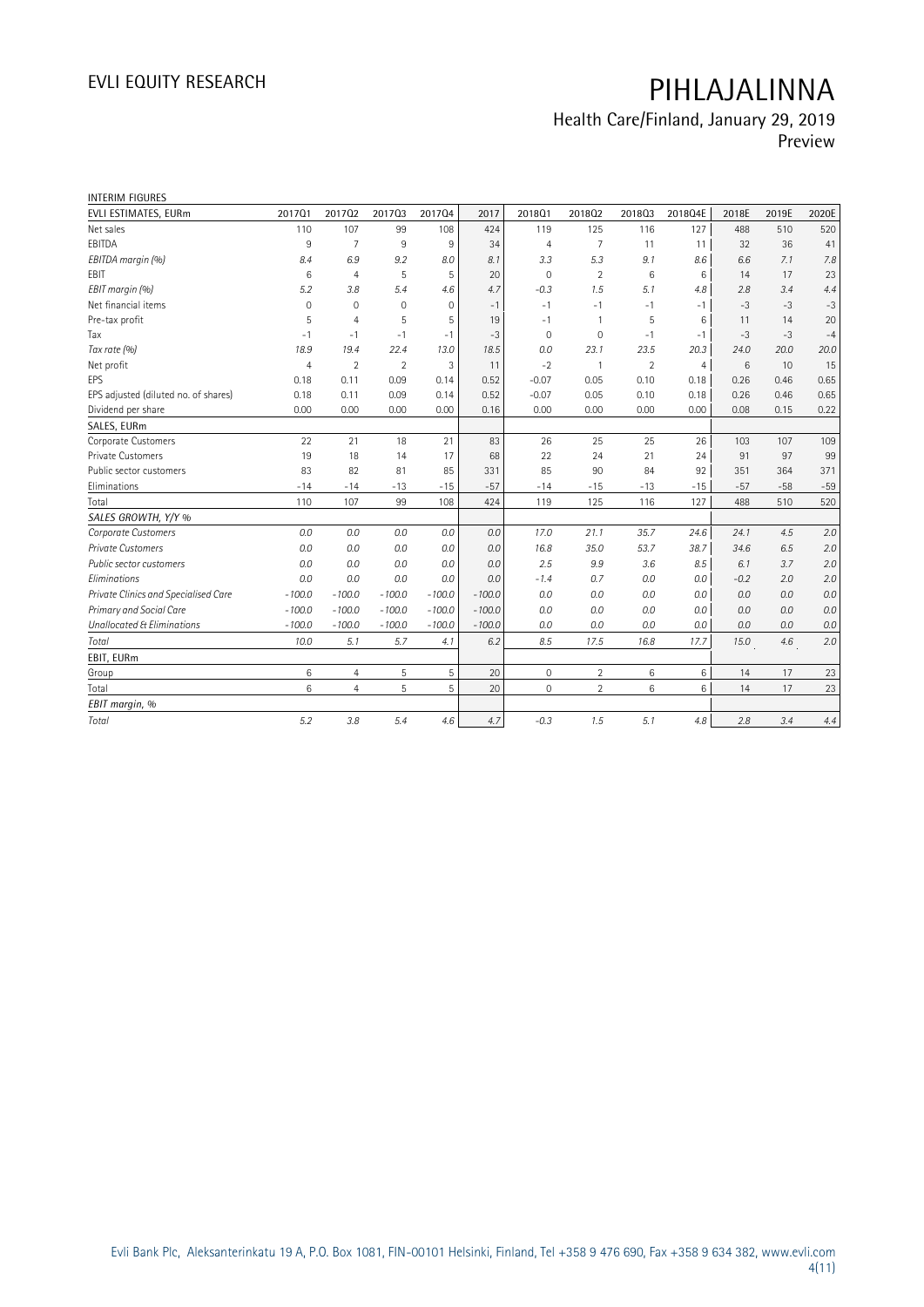## **Health Care/Finland, January 29, 2019**

**Preview**

| INCOME STATEMENT, EURm                                 | 2013                                  | 2014                   | 2015                | 2016                        | 2017            | 2018E               | 2019E                       | 2020E                |
|--------------------------------------------------------|---------------------------------------|------------------------|---------------------|-----------------------------|-----------------|---------------------|-----------------------------|----------------------|
| <b>Sales</b>                                           | 104                                   | 149                    | 213                 | 399                         | 424             | 488                 | 510                         | 520                  |
| Sales growth (%)                                       | 120.8                                 | 42.6                   | 43.3                | 87.0                        | 6.2             | 15.0                | 4.6                         | 2.0                  |
| Costs                                                  | $-92$                                 | $-135$                 | $-201$              | $-370$                      | $-390$          | $-456$              | $-474$                      | $-480$               |
| Reported EBITDA                                        | 12                                    | 14                     | 13                  | 29                          | 34              | 32                  | 36                          | 41                   |
| Extraordinary items in EBITDA                          | $\mathbf 0$                           | $\mathbf 0$            | $\mathbf 0$         | $\mathsf{O}\xspace$         | $\mathbf 0$     | $\mathbf 0$         | $\mathbf 0$                 | $\mathbf 0$          |
| EBITDA margin (%)                                      | 11.6                                  | 9.3                    | 6.0                 | 7.4                         | 8.1             | 6.6                 | 7.1                         | 7.8                  |
| Depreciation                                           | $-4$                                  | -6                     | $-8$                | $-13$                       | $-14$           | $-18$               | $-19$                       | $-18$                |
| EBITA                                                  | 8                                     | 8                      | 5                   | 17                          | 20              | 14                  | 17                          | 23                   |
| Goodwill amortization / writedown                      | $\mathbf 0$                           | $\mathbf 0$            | $\mathsf{O}\xspace$ | $\mathsf{O}\xspace$         | $\mathbf 0$     | $\mathbf 0$         | $\mathbf 0$                 | $\mathbf 0$          |
| Reported EBIT                                          | 8                                     | 8                      | 5                   | 17                          | 20              | 14                  | 17                          | 23                   |
| EBIT margin (%)                                        | 7.3                                   | 5.4                    | 2.2                 | 4.2                         | 4.7             | 2.8                 | 3.4                         | 4.4                  |
| Net financials                                         | $-2$                                  | $-3$                   | $-2$                | $-1$                        | $-1$            | $-3$                | $-3$                        | $-3$                 |
| Pre-tax profit                                         | $\,6$                                 | 5                      | $\overline{2}$      | 15                          | 19              | 11                  | 14                          | 20                   |
| Extraordinary items                                    | $\mathbf 0$                           | $-2$                   | $-1$                | $-1$                        | $-1$            | $-1$                | $\mathbf 0$                 | $\mathbf 0$          |
| Taxes                                                  | $-1$                                  | $-1$                   | $\mathbf 0$         | $-3$                        | $-3$            | $-3$                | $-3$                        | $-4$                 |
| Minority shares                                        | $\mathsf{O}\xspace$                   | $\mathbf 0$            | $-1$                | $-3$                        | $-5$            | $-3$                | $-1$                        | $-1$                 |
| Net profit                                             | 5                                     | $\mathbf{1}$           | $\mathbf{1}$        | 8                           | 10              | 5                   | 10                          | 15                   |
| <b>BALANCE SHEET, EURm</b>                             |                                       |                        |                     |                             |                 |                     |                             |                      |
| Assets                                                 |                                       |                        |                     |                             |                 |                     |                             |                      |
| Fixed assets                                           | 34                                    | 47                     | 69                  | 67                          | 83              | 146                 | 141                         | 136                  |
| % of sales                                             | 32                                    | 31                     | 32                  | 17                          | 20              | 30                  | 28                          | 26                   |
| Goodwill                                               | 47                                    | 56                     | 76                  | 92                          | 104             | 104                 | 104                         | 104                  |
| % of sales                                             | 45                                    | 38                     | 36                  | 23                          | 25              | 21                  | 20                          | 20                   |
| Inventory                                              | $\mathbf{1}$                          | $\mathbf{1}$           | $\overline{2}$      | $\overline{2}$              | $\sqrt{2}$      | $\overline{2}$      | 3                           | 3                    |
| % of sales                                             | $\mathcal{I}$                         | $\mathcal{I}$          | $\mathcal{I}$       | $\it 1$                     | $\mathcal{I}$   | $\mathbf{1}$        | $\mathcal{I}$               | $\mathcal{I}$        |
| Receivables                                            | 13                                    | 14                     | 20                  | 27                          | 25              | 30                  | 32                          | 32                   |
| % of sales                                             | 12                                    | 10                     | $\boldsymbol{9}$    | $\overline{7}$              | 6               | 6                   | 6                           | 6                    |
| Liquid funds                                           | 11                                    | 11                     | 15                  | 28                          | 37              | 34                  | 36                          |                      |
| % of sales                                             | 11                                    | $\overline{7}$         | $\overline{7}$      | $\overline{7}$              | 9               | $\overline{7}$      | $\overline{7}$              | 36<br>$\overline{7}$ |
| Total assets                                           | 106                                   | 131                    | 185                 | 218                         | 254             | 319                 | 317                         | 313                  |
| Liabilities                                            |                                       |                        |                     |                             |                 |                     |                             |                      |
| Equity                                                 | 38                                    | 10                     | 93                  | 101                         | 106             | 108                 | 116                         | 128                  |
| % of sales                                             | 37                                    | 7                      | 44                  | 25                          | 25              | 22                  | 23                          | 25                   |
| Deferred taxes                                         | $\overline{4}$                        | 4                      | 5                   | $6\,$                       | $6\phantom{1}6$ | $\,$ 6 $\,$         | 6                           | $\,6$                |
| % of sales                                             | $\mathfrak{Z}$                        | 3                      | $\overline{2}$      | $\it 1$                     | $\mathcal{I}$   | $\mathbf{1}$        | $\mathcal{I}$               | $\mathcal{I}$        |
|                                                        | 42                                    |                        |                     | 52                          | 77              | 132                 |                             | 101                  |
| Interest bearing debt<br>% of sales                    | 40                                    | 88<br>59               | 42<br>20            | 13                          | 18              | 27                  | 117<br>23                   | 19                   |
|                                                        |                                       |                        |                     |                             |                 | 71                  |                             |                      |
| Non-interest bearing current liabilities<br>% of sales | 22<br>21                              | 27<br>18               | 42<br>20            | 55<br>14                    | 62<br>15        | 15                  | 74<br>15                    | 75                   |
| Other interest free debt                               |                                       | $\mathbf{1}$           | 3                   | $\sqrt{3}$                  | $\sqrt{3}$      | $\sqrt{3}$          | 3                           | 15<br>3              |
| % of sales                                             | $\overline{1}$<br>$\mathcal{I}$       | $\mathcal I$           | $\mathcal{I}$       | $\it 1$                     | $\mathcal{I}$   | $\mathcal{I}$       | $\mathcal{I}$               | $\mathcal{I}$        |
| <b>Total liabilities</b>                               | 106                                   | 131                    | 185                 | 217                         | 254             | 319                 | 317                         | 313                  |
| CASH FLOW, EURm                                        |                                       |                        |                     |                             |                 |                     |                             |                      |
| + EBITDA                                               | 12                                    | 14                     | 13                  | 29                          | 34              | 32                  | 36                          | 41                   |
| - Net financial items                                  | $-2$                                  | $-3$                   | $-2$                | $-1$                        | $-1$            | $-3$                | $-3$                        | $-3$                 |
| - Taxes                                                | $-2$                                  | $-1$                   | 0                   | $-2$                        | $-4$            | $-3$                | -3                          | $-4$                 |
|                                                        | $\overline{4}$                        |                        | 9                   | $\overline{7}$              | 8               | 3                   | $\overline{2}$              |                      |
| - Increase in Net Working Capital<br>$+/-$ Other       | $\mathsf{O}\xspace$                   | $\overline{4}$<br>$-2$ | $-2$                | $-4$                        | -5              | $-3$                | $-1$                        | $\mathbf{1}$<br>$-1$ |
|                                                        | 13                                    | 11                     | 19                  | 30                          | 37              | 30                  | 32                          | 35                   |
| = Cash flow from operations<br>- Capex                 | $-7$                                  | $-28$                  | $-48$               | $-27$                       | -41             | $-20$               | $-13$                       | $-13$                |
| - Acquisitions                                         | $\mathsf{O}\xspace$                   | $\mathbf 0$            | $\mathsf{O}\xspace$ | $\mathbb O$                 | $\mathbb O$     | $-62$               | $\mathbf 0$                 | $\mathbb O$          |
| + Divestments                                          | $\mathsf{O}\xspace$                   | $\mathbb O$            | $\mathsf{O}\xspace$ | $\mathsf{O}\xspace$         | $\mathbf 0$     | $\mathbb O$         | $\mathbf 0$                 | $\mathbb O$          |
| = Net cash flow                                        | 5                                     | $-17$                  |                     | 3                           |                 |                     | 19                          | 22                   |
| +/- Change in interest-bearing debt                    |                                       |                        | $-29$<br>$-46$      | 10                          | $-4$            | $-52$<br>55         | $-14$                       |                      |
|                                                        | $-6$                                  | 46                     |                     |                             | 25              |                     |                             | $-16$                |
| +/- New issues/buybacks<br>- Paid dividend             | $\overline{4}$<br>$\mathsf{O}\xspace$ | $-29$<br>$\mathbf 0$   | 82                  | $-1$<br>$\mathsf{O}\xspace$ | $-2$<br>$-3$    | $\mathbf 0$         | $\mathbf 0$                 | $\mathbb O$          |
| +/- Change in loan receivables                         |                                       | $\mathbf 0$            | 0<br>$\mathbf{1}$   | $\mathbf{1}$                | $\mathbf 0$     | $-3$<br>$\mathbf 0$ | $-2$<br>$\mathsf{O}\xspace$ | $-3$<br>$\mathbb O$  |
| Change in cash                                         | $\mathbf{1}$<br>5                     | $\mathbf 0$            | 8                   | 13                          | 15              | $\mathbf 0$         | 3                           |                      |
|                                                        |                                       |                        |                     |                             |                 |                     |                             | $\overline{2}$       |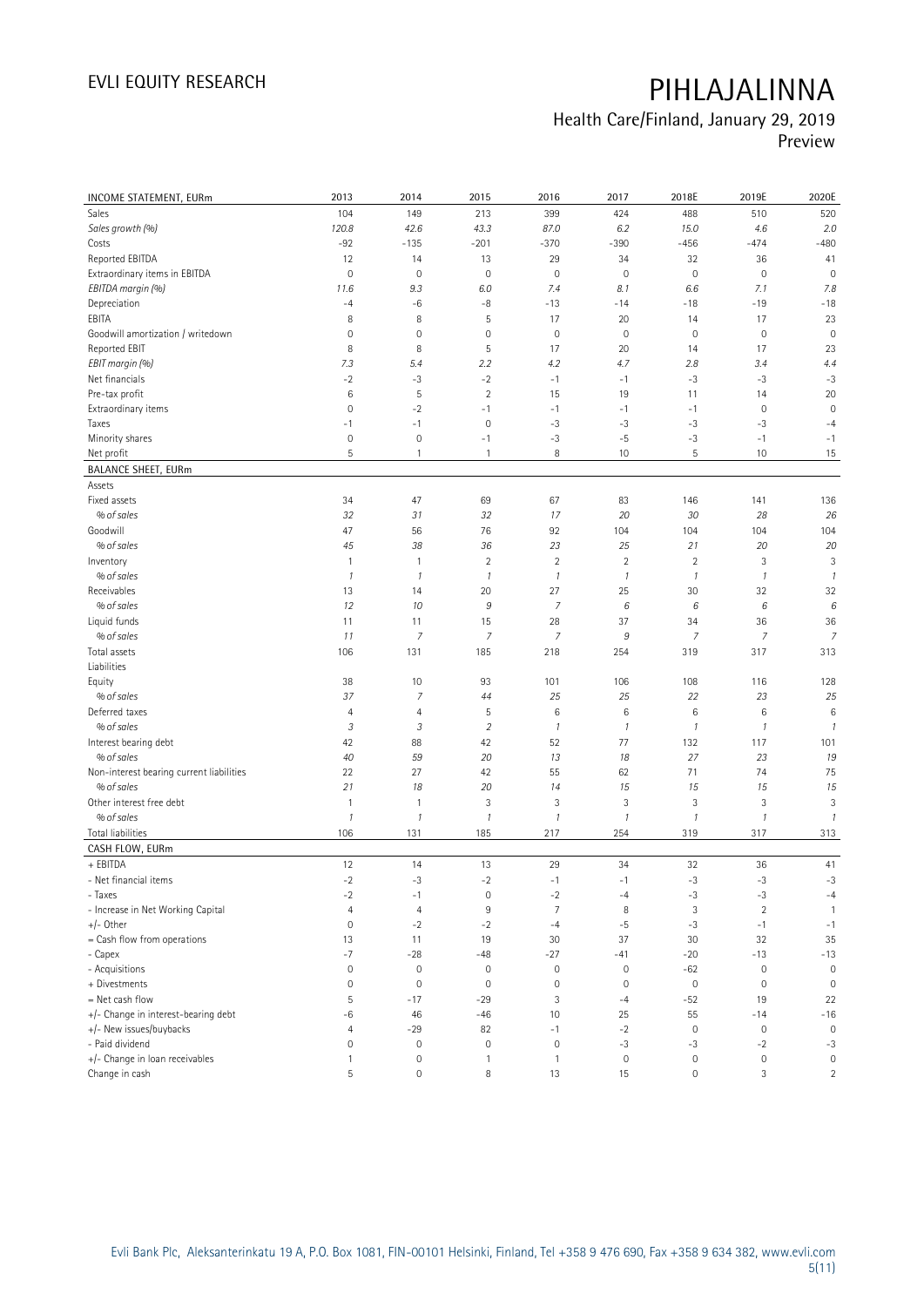### **Health Care/Finland, January 29, 2019 Preview**

| <b>KEY FIGURES</b>                  | 2014                | 2015           | 2016           | 2017           | 2018E          | 2019E          | 2020E        |
|-------------------------------------|---------------------|----------------|----------------|----------------|----------------|----------------|--------------|
| M-cap                               | $\mathsf{O}\xspace$ | 256            | 380            | 275            | 231            | 231            | 231          |
| Net debt                            | 77                  | 27             | 25             | 40             | 97             | 81             | 64           |
| Enterprise value                    | 77                  | 286            | 416            | 325            | 339            | 323            | 304          |
| Sales                               | 149                 | 213            | 399            | 424            | 488            | 510            | 520          |
| EBITDA                              | 14                  | 13             | 29             | 34             | 32             | 36             | 41           |
| EBIT                                | 8                   | 5              | 17             | 20             | 14             | 17             | 23           |
| Pre-tax                             | 5                   | $\sqrt{2}$     | 15             | 19             | 11             | 14             | 20           |
| Earnings                            | $\overline{4}$      | $\overline{2}$ | 10             | 11             | 6              | 10             | 15           |
| Book value                          | 9                   | 92             | 98             | 100            | 102            | 111            | 122          |
| Valuation multiples                 |                     |                |                |                |                |                |              |
| EV/sales                            | 0.5                 | 1.3            | 1.0            | 0.8            | 0.7            | 0.6            | 0.6          |
| EV/EBITDA                           | 5.6                 | 22.5           | 14.2           | 9.5            | 10.6           | 8.9            | 7.5          |
| EV/EBITA                            | 9.6                 | 60.8           | 25.1           | 16.2           | 25.0           | 18.5           | 13.4         |
| EV/EBIT                             | 9.6                 | 60.8           | 25.1           | 16.2           | 25.0           | 18.5           | 13.4         |
| EV/operating cash flow              | 4.8                 | 13.4           | 12.3           | 8.5            | 10.5           | 9.3            | 8.3          |
| EV/cash earnings                    | 7.7                 | 28.6           | 15.8           | 11.2           | 12.6           | 10.6           | 9.0          |
| P/E                                 | 0.0                 | 170.5          | 39.1           | 25.7           | 39.7           | 22.3           | 15.6         |
| P/E excl. goodwill                  | 0.0                 | 170.5          | 39.1           | 25.7           | 39.7           | 22.3           | 15.6         |
| P/B                                 | 0.0                 | 2.8            | 3.9            | 2.7            | 2.3            | 2.1            | 1.9          |
| P/sales                             | 0.0                 | 1.2            | 1.0            | 0.6            | 0.5            | 0.5            | 0.4          |
| P/CF                                | 0.0                 | 12.0           | 11.2           | 7.2            | 7.2            | 6.7            | 6.3          |
| Target EV/EBIT                      | 0.0                 | 0.0            | 0.0            | 0.0            | 27.5           | 20.5           | 15.0         |
| Target P/E                          | 0.0                 | 0.0            | 0.0            | 0.0            | 46.7           | 26.3           | 18.3         |
| Target P/B                          | 0.0                 | 0.0            | 0.0            | 0.0            | 2.7            | 2.5            | 2.2          |
| Per share measures                  |                     |                |                |                |                |                |              |
| Number of shares                    |                     |                |                |                |                |                |              |
|                                     | 13,399              | 20,613         | 20,613         | 20,613         | 22,620         | 22,620         | 22,620       |
| Number of shares (diluted)<br>EPS   | 13,399<br>0.26      | 20,613         | 20,613<br>0.47 | 20,613<br>0.52 | 22,620<br>0.26 | 22,620<br>0.46 | 22,620       |
|                                     | 0.26                | 0.07           | 0.47           |                | 0.26           | 0.46           | 0.65<br>0.65 |
| EPS excl. goodwill<br>Cash EPS      | 0.75                | 0.07<br>0.49   | 1.28           | 0.52<br>1.40   | 1.19           | 1.34           | 1.50         |
|                                     |                     |                |                |                |                |                |              |
| Operating cash flow per share       | 1.21                | 1.03           | 1.64           | 1.86           | 1.43           | 1.53           | 1.63         |
| Capital employed per share          | 6.52<br>0.70        | 5.68           | 5.95           | 6.91           | 8.94           | 8.60<br>4.89   | 8.35         |
| Book value per share                |                     | 4.47           | 4.74           | 4.87           | 4.52           |                | 5.39<br>0.80 |
| Book value excl. goodwill           | $-3.50$             | 0.78           | 0.26           | $-0.17$        | $-0.07$        | 0.30           |              |
| Dividend per share                  | 0.00                | 0.00           | 0.15           | 0.16           | 0.08           | 0.15           | 0.22         |
| Dividend payout ratio, %            | 0.0<br>0.0          | 0.0<br>0.0     | 31.9<br>0.8    | 30.8<br>1.2    | 33.0<br>0.8    | 33.0<br>1.5    | 33.0         |
| Dividend yield, %                   |                     |                |                |                |                |                | 2.1          |
| <b>Efficiency measures</b>          |                     |                |                |                |                |                |              |
| ROE                                 | 15.1                | 3.0            | 10.2           | 10.8           | 5.7            | 9.7            | 12.7         |
| <b>ROCE</b>                         | 9.0                 | 4.0            | 11.7           | 12.2           | 6.5            | 7.4            | 9.9          |
| Financial ratios                    |                     |                |                |                |                |                |              |
| Capex/sales, %                      | 18.9                | 22.3           | 6.8            | 9.7            | 16.7           | 2.5            | 2.5          |
| Capex/depreciation excl. goodwill,% | 329.0               | 346.6          | 85.2           | 209.2          | 441.6          | 69.3           | 72.6         |
| Net debt/EBITDA, book-weighted      | 5.6                 | 2.1            | 0.8            | 1.2            | 3.0            | 2.2            | 1.6          |
| Debt/equity, market-weighted        | 0.0                 | 0.2            | 0.1            | 0.3            | 0.6            | 0.5            | 0.4          |
| Equity ratio, book-weighted         | 7.9                 | 50.5           | 46.4           | 41.8           | 33.8           | 36.7           | 40.8         |
| Gearing                             | 7.42                | 0.28           | 0.24           | 0.37           | 0.90           | 0.70           | 0.50         |
| Number of employees, average        | 1,619               | 2,503          | 3,526          | 3,879          | 3,879          | 3,879          | 3,879        |
| Sales per employee, EUR             | 91,970              | 85,258         | 113,188        | 109,307        | 125,754        | 131,544        | 134,175      |
| EBIT per employee, EUR              | 4,941               | 1,878          | 4,708          | 5,182          | 3,506          | 4,502          | 5,851        |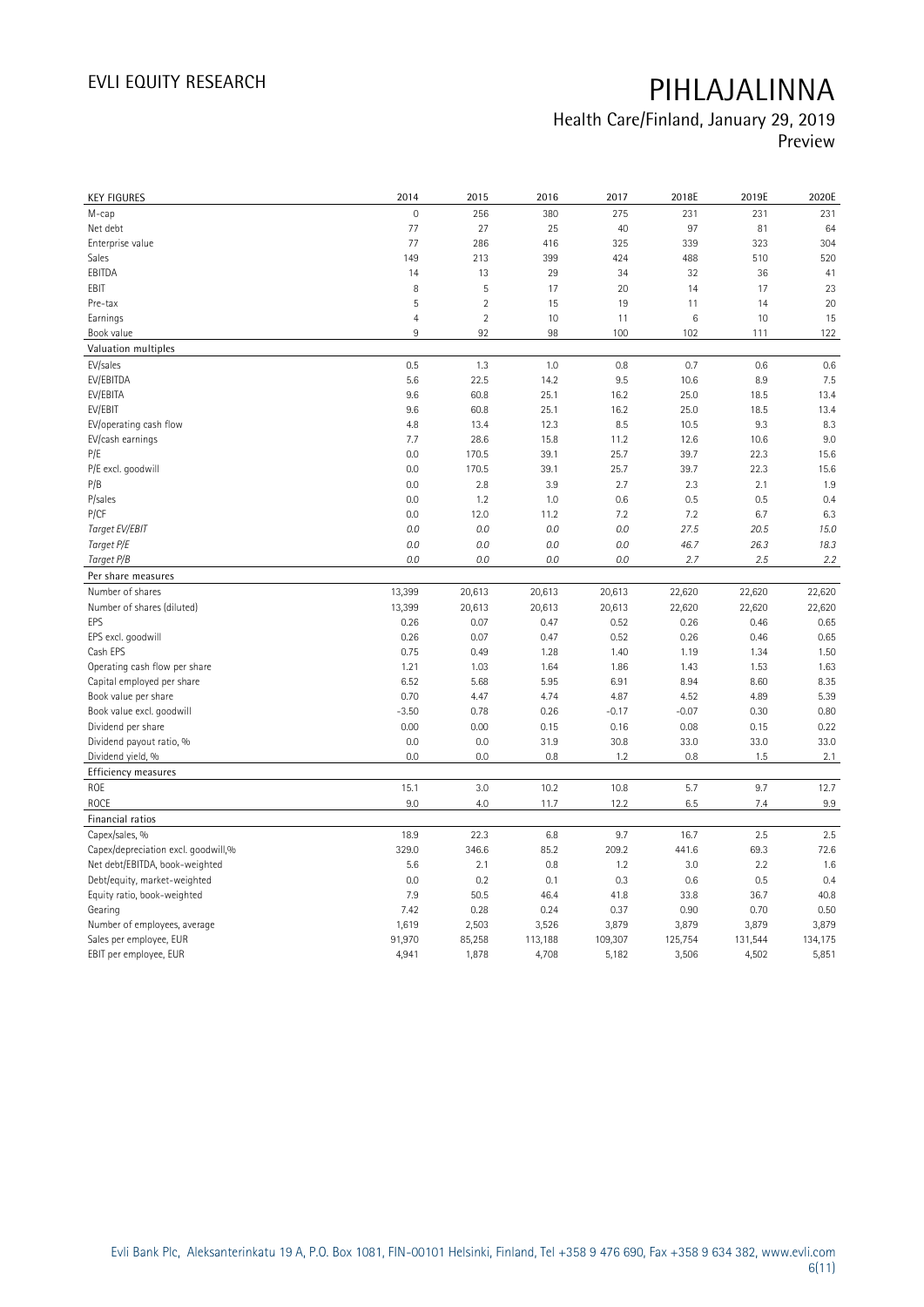**Health Care/Finland, January 29, 2019 Preview**

**COMPANY DESCRIPTION:** 

**INVESTMENT CASE:** 

| <b>OWNERSHIP STRUCTURE</b>                 | <b>SHARES</b> | <b>EURm</b> | 0/0     |
|--------------------------------------------|---------------|-------------|---------|
| Lähitapiola Keskinäinen Vakuutusyhtiö      | 3,481,641     | 35.513      | 15.4%   |
| Mww Yhtiö Oy                               | 2,309,010     | 23.552      | 10.2%   |
| Tapiola Keskinäinen Henkivakuutusyhtiö     | 1,892,203     | 19.300      | 8.4%    |
| Elo Pension Company                        | 1,267,161     | 12.925      | 5.6%    |
| Niemistö Leena Katriina                    | 703,475       | 7.175       | $3.1\%$ |
| Fondita Nordic Micro Cap                   | 605,000       | 6.171       | 2.7%    |
| Fennia Mutual Insurance Company            | 530,000       | 5.406       | 2.3%    |
| Ilmarinen Mutual Pension Insurance Company | 490,000       | 4.998       | 2.2%    |
| Nordea Pro Finland Fund                    | 473,418       | 4.829       | 2.1%    |
| Evli Finnish Small Cap Fund                | 390,531       | 3.983       | 1.7%    |
| Ten largest                                | 12,142,439    | 123.853     | 54%     |
| Residual                                   | 10,477,696    | 106.872     | 46%     |
| Total                                      | 22,620,135    | 230.725     | 100%    |

**EARNINGS CALENDAR**

**OTHER EVENTS**

**COMPANY MISCELLANEOUS** CEO: Joni Aaltonen Kehräsaari B, 33200 Tampere CFO: Ville Lehtonen Tel: IR: Siri Markula

 $\overline{\phantom{0}}$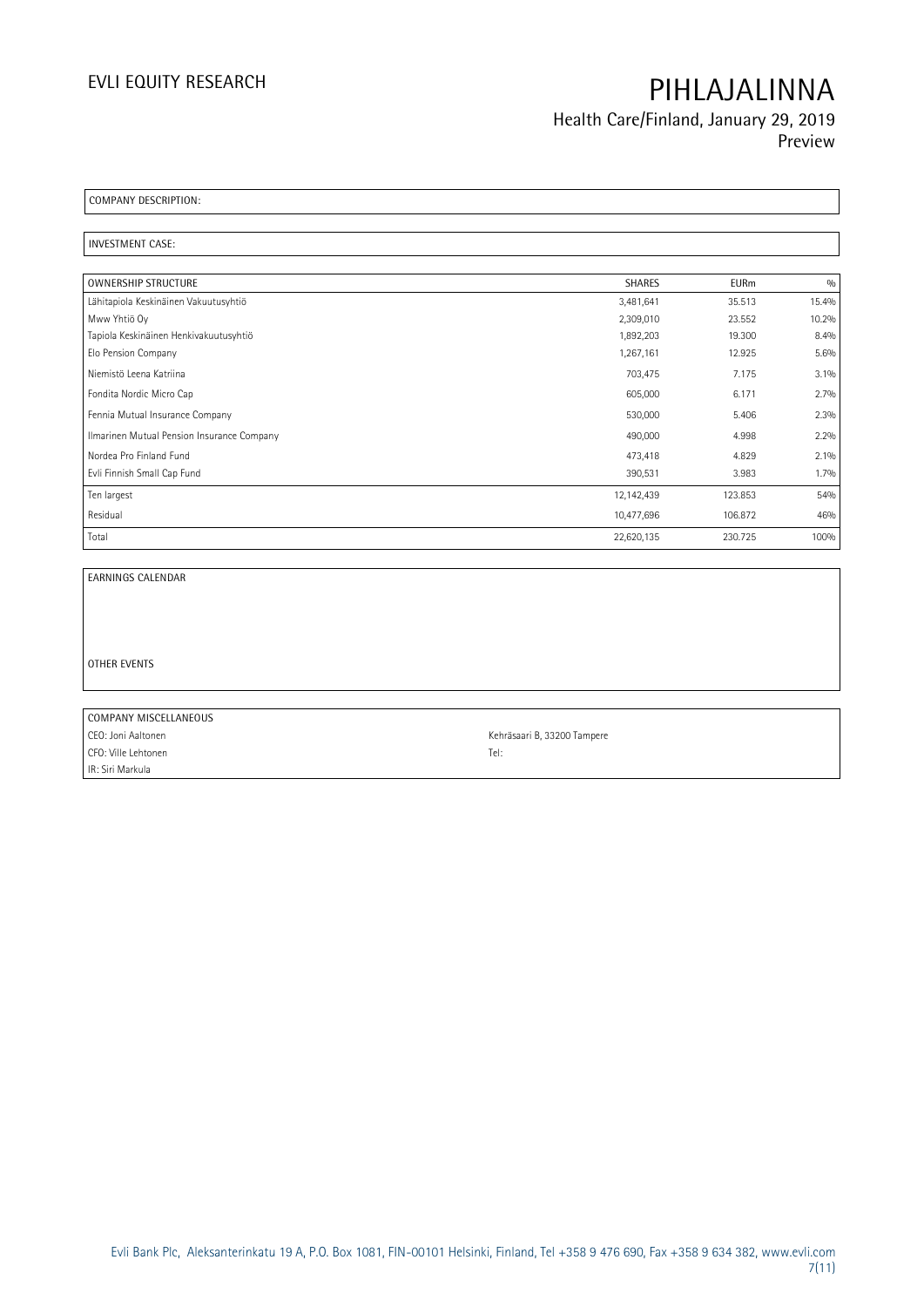### **Health Care/Finland, January 29, 2019 Preview**

DEFINITIONS

| P/E                                                                              | EPS                                                          |
|----------------------------------------------------------------------------------|--------------------------------------------------------------|
| Price per share                                                                  | Profit before extraordinary items and taxes                  |
| Earnings per share                                                               | $-$ income taxes $+$ minority interest                       |
|                                                                                  | Number of shares                                             |
|                                                                                  |                                                              |
| P/Sales                                                                          | <b>DPS</b>                                                   |
| Market cap                                                                       | Dividend for the financial period per share                  |
| Sales                                                                            |                                                              |
|                                                                                  |                                                              |
| P/BV                                                                             | <b>CEPS</b>                                                  |
| Price per share                                                                  | Gross cash flow from operations                              |
| Shareholders' equity $+$ taxed provisions per share                              | Number of shares                                             |
|                                                                                  |                                                              |
| P/CF                                                                             | EV/Share                                                     |
| Price per share                                                                  | Enterprise value                                             |
|                                                                                  |                                                              |
| Operating cash flow per share                                                    | Number of shares                                             |
|                                                                                  |                                                              |
| EV (Enterprise value)                                                            | Sales/Share                                                  |
| Market cap $+$ net debt $+$ minority interest at market value                    | <b>Sales</b>                                                 |
| - share of associated companies at market value                                  | Number of shares                                             |
|                                                                                  |                                                              |
| Net debt                                                                         | EBITDA/Share                                                 |
| Interest bearing debt - financial assets                                         | Earnings before interest, tax, depreciation and amortisation |
|                                                                                  | Number of shares                                             |
|                                                                                  |                                                              |
| EV/Sales                                                                         | EBIT/Share                                                   |
| Enterprise value                                                                 | Operating profit                                             |
| Sales                                                                            | Number of shares                                             |
|                                                                                  |                                                              |
| EV/EBITDA                                                                        | EAFI/Share                                                   |
| Enterprise value                                                                 | Pretax profit                                                |
| Earnings before interest, tax, depreciation and amortisation                     | Number of shares                                             |
|                                                                                  |                                                              |
| EV/EBIT                                                                          | Capital employed/Share                                       |
| Enterprise value                                                                 | Total assets - non interest bearing debt                     |
| Operating profit                                                                 | Number of shares                                             |
|                                                                                  |                                                              |
| Div yield, %                                                                     | Total assets                                                 |
| Dividend per share                                                               | Balance sheet total                                          |
| Price per share                                                                  |                                                              |
|                                                                                  |                                                              |
|                                                                                  |                                                              |
| Payout ratio, %<br>Total dividends                                               | Interest coverage (x)                                        |
|                                                                                  | Operating profit                                             |
| Earnings before extraordinary items and taxes - income taxes + minority interest | Financial items                                              |
|                                                                                  |                                                              |
| Net cash/Share                                                                   | Asset turnover (x)                                           |
| Financial assets - interest bearing debt                                         | Turnover                                                     |
| Number of shares                                                                 | Balance sheet total (average)                                |
|                                                                                  |                                                              |
| ROA, %                                                                           | Debt/Equity, %                                               |
| Operating profit $+$ financial income $+$ extraordinary items                    | Interest bearing debt                                        |
| Balance sheet total - interest free short term debt                              | Shareholders' equity + minority interest + taxed provisions  |
| - long term advances received and accounts payable (average)                     |                                                              |
|                                                                                  |                                                              |
| ROCE, %                                                                          | Equity ratio, %                                              |
| Profit before extraordinary items + interest expenses + other financial costs    | Shareholders' equity + minority interest + taxed provisions  |
| Balance sheet total - non interest bearing debt (average)                        | Total assets - interest free loans                           |
|                                                                                  |                                                              |
| ROE, %                                                                           | CAGR, %                                                      |
| Profit before extraordinary items and taxes - income taxes                       | Cumulative annual growth rate = Average growth per year      |
| Shareholders' equity + minority interest + taxed provisions (average)            |                                                              |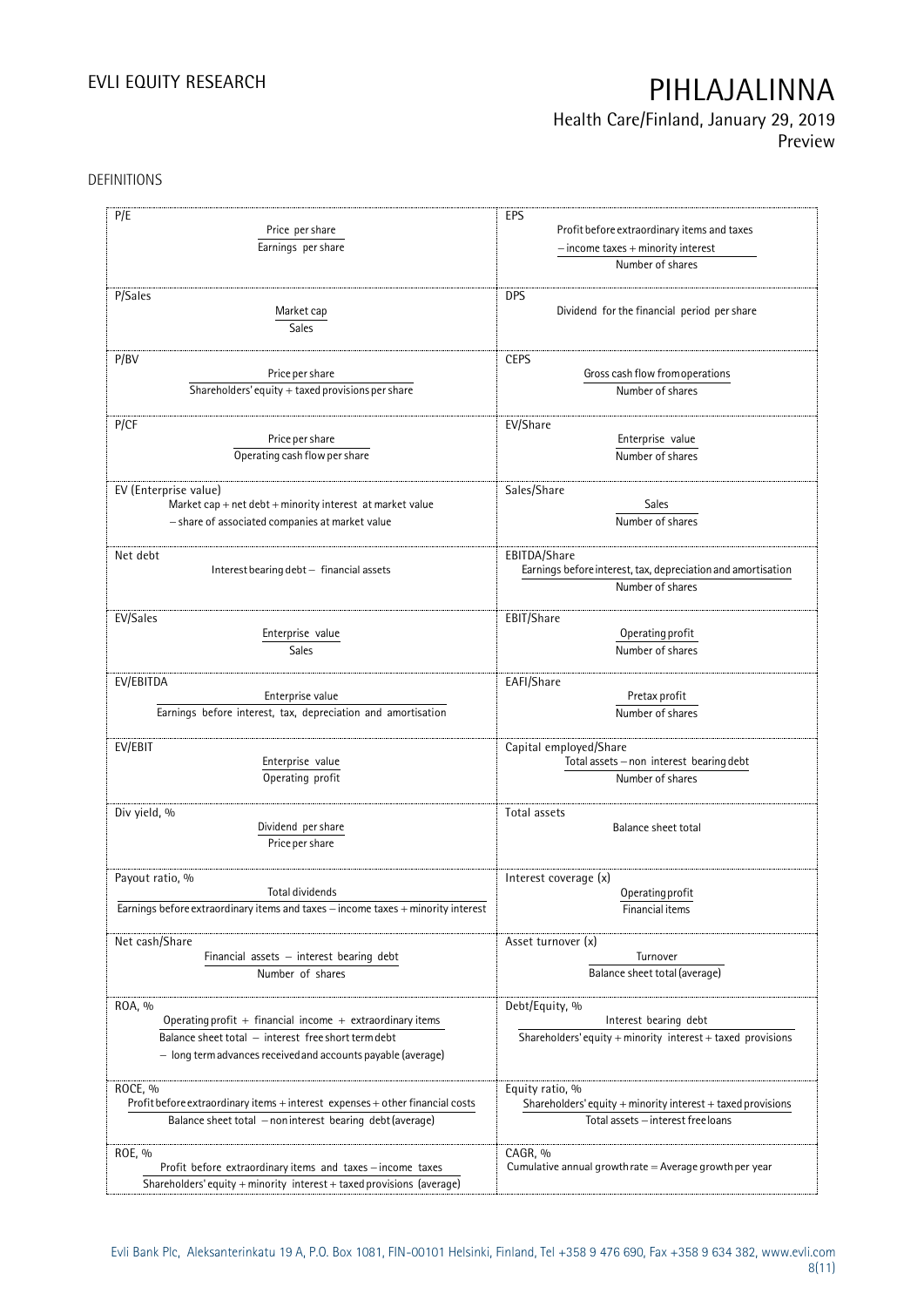### **Health Care/Finland, January 29, 2019 Preview**

Important Disclosures

| Evli Research Partners Plc ("ERP") uses 12-month target prices. Target prices are defined by utilizing analytical techniques based on financial theory<br>including (but not limited to) discounted cash flow analysis and comparative valuation. The selection of valuation methods depends on different<br>circumstances. Target prices may be altered on the basis of new information coming to light in the underlying company or changes in interest rates,<br>changes in foreign exchange rates, other securities prices or market indices or outlook for the aforementioned factors or other factors that may change the<br>conditions of financial markets. Recommendations and changes by analysts are available at<br>https://research.evli.com/JasperAllModels.action?authParam=key;461&tauthParam=x;G3rNaqWrtf7K&tauthType=3<br>Detailed information about the valuation or methodology and the underlying assumptions is accessible via ERP:<br>http://research.evli.com<br>Investment recommendations are defined as follows: |                |     |                                                                                                                                                          |
|---------------------------------------------------------------------------------------------------------------------------------------------------------------------------------------------------------------------------------------------------------------------------------------------------------------------------------------------------------------------------------------------------------------------------------------------------------------------------------------------------------------------------------------------------------------------------------------------------------------------------------------------------------------------------------------------------------------------------------------------------------------------------------------------------------------------------------------------------------------------------------------------------------------------------------------------------------------------------------------------------------------------------------------------|----------------|-----|----------------------------------------------------------------------------------------------------------------------------------------------------------|
| Target price compared to share price                                                                                                                                                                                                                                                                                                                                                                                                                                                                                                                                                                                                                                                                                                                                                                                                                                                                                                                                                                                                        | Recommendation |     |                                                                                                                                                          |
| $< -10\%$                                                                                                                                                                                                                                                                                                                                                                                                                                                                                                                                                                                                                                                                                                                                                                                                                                                                                                                                                                                                                                   | <b>SFII</b>    |     |                                                                                                                                                          |
| $-10 - (+10)$ %                                                                                                                                                                                                                                                                                                                                                                                                                                                                                                                                                                                                                                                                                                                                                                                                                                                                                                                                                                                                                             | <b>HOLD</b>    |     |                                                                                                                                                          |
| $> 10\%$                                                                                                                                                                                                                                                                                                                                                                                                                                                                                                                                                                                                                                                                                                                                                                                                                                                                                                                                                                                                                                    | <b>BUY</b>     |     |                                                                                                                                                          |
| ERP's investment recommendation of the analyzed company is in general updated $2 - 4$ per year.                                                                                                                                                                                                                                                                                                                                                                                                                                                                                                                                                                                                                                                                                                                                                                                                                                                                                                                                             |                |     |                                                                                                                                                          |
| 60%                                                                                                                                                                                                                                                                                                                                                                                                                                                                                                                                                                                                                                                                                                                                                                                                                                                                                                                                                                                                                                         |                | 56% |                                                                                                                                                          |
|                                                                                                                                                                                                                                                                                                                                                                                                                                                                                                                                                                                                                                                                                                                                                                                                                                                                                                                                                                                                                                             |                |     |                                                                                                                                                          |
| 50%                                                                                                                                                                                                                                                                                                                                                                                                                                                                                                                                                                                                                                                                                                                                                                                                                                                                                                                                                                                                                                         |                |     |                                                                                                                                                          |
|                                                                                                                                                                                                                                                                                                                                                                                                                                                                                                                                                                                                                                                                                                                                                                                                                                                                                                                                                                                                                                             |                |     |                                                                                                                                                          |
| 40%                                                                                                                                                                                                                                                                                                                                                                                                                                                                                                                                                                                                                                                                                                                                                                                                                                                                                                                                                                                                                                         |                |     |                                                                                                                                                          |
|                                                                                                                                                                                                                                                                                                                                                                                                                                                                                                                                                                                                                                                                                                                                                                                                                                                                                                                                                                                                                                             | 33%            |     |                                                                                                                                                          |
|                                                                                                                                                                                                                                                                                                                                                                                                                                                                                                                                                                                                                                                                                                                                                                                                                                                                                                                                                                                                                                             |                |     |                                                                                                                                                          |
| 30%                                                                                                                                                                                                                                                                                                                                                                                                                                                                                                                                                                                                                                                                                                                                                                                                                                                                                                                                                                                                                                         |                |     |                                                                                                                                                          |
|                                                                                                                                                                                                                                                                                                                                                                                                                                                                                                                                                                                                                                                                                                                                                                                                                                                                                                                                                                                                                                             |                |     |                                                                                                                                                          |
| 20%                                                                                                                                                                                                                                                                                                                                                                                                                                                                                                                                                                                                                                                                                                                                                                                                                                                                                                                                                                                                                                         |                |     |                                                                                                                                                          |
| 10%                                                                                                                                                                                                                                                                                                                                                                                                                                                                                                                                                                                                                                                                                                                                                                                                                                                                                                                                                                                                                                         |                |     |                                                                                                                                                          |
| 10%                                                                                                                                                                                                                                                                                                                                                                                                                                                                                                                                                                                                                                                                                                                                                                                                                                                                                                                                                                                                                                         |                |     |                                                                                                                                                          |
|                                                                                                                                                                                                                                                                                                                                                                                                                                                                                                                                                                                                                                                                                                                                                                                                                                                                                                                                                                                                                                             |                |     |                                                                                                                                                          |
| 0%                                                                                                                                                                                                                                                                                                                                                                                                                                                                                                                                                                                                                                                                                                                                                                                                                                                                                                                                                                                                                                          |                |     |                                                                                                                                                          |
| Sell                                                                                                                                                                                                                                                                                                                                                                                                                                                                                                                                                                                                                                                                                                                                                                                                                                                                                                                                                                                                                                        | Hold           | Buy |                                                                                                                                                          |
|                                                                                                                                                                                                                                                                                                                                                                                                                                                                                                                                                                                                                                                                                                                                                                                                                                                                                                                                                                                                                                             |                |     | The graph above shows the distribution of ERP's recommendations of companies under coverage in 16th of April 2018. If recommendation is not given, it is |
| not mentioned here.                                                                                                                                                                                                                                                                                                                                                                                                                                                                                                                                                                                                                                                                                                                                                                                                                                                                                                                                                                                                                         |                |     |                                                                                                                                                          |

#### Name(s) of the analyst(s): Häyhä

This research report has been prepared by Evli Research Partners Plc ("ERP" or "Evli Research"). ERP is a subsidiary of Evli Bank Plc. Production of the investment recommendation has been concluded on [29.1.2018, 8:00]. This report has been published on [29.1.2018, 9:10].

None of the analysts contributing to this report, persons under their guardianship or corporations under their control have a position in the shares of the company or related securities.

The date and time for any price of financial instruments mentioned in the recommendation refer to the previous trading day's closing price(s) unless otherwise stated in the report.

Each analyst responsible for the content of this report assures that the expressed views accurately reflect the personal views of each analyst on the covered companies and securities. Each analyst assures that (s)he has not been, nor are or will be, receiving direct or indirect compensation related to the specific recommendations or views contained in this report.

Companies in the Evli Group, affiliates or staff of companies in the Evli Group, may perform services for, solicit business from, hold long or short positions in, or otherwise be interested in the investments (including derivatives) of any company mentioned in the publication or report.

Neither ERP nor any company within the Evli Group have managed or co-managed a public offering of the company's securities during the last 12 months prior to, received compensation for investment banking services from the company during the last 12 months prior to the publication of the research report.

ERP has signed an agreement with the issuer of the financial instruments mentioned in the recommendation, which includes production of research reports. This assignment has a limited economic and financial impact on ERP and/or Evli. Under the assignment ERP performs services including, but not limited to, arranging investor meetings or –events, investor relations communication advisory and production of research material.

ERP or another company within the Evli Group does not have an agreement with the company to perform market making services.

For the prevention and avoidance of conflicts of interests with respect to this report, there is an information barrier (Chinese wall) between Investment Research and Corporate Finance units concerning unpublished investment banking services to the company. The remuneration of the analyst(s) is not tied directly or indirectly to investment banking transactions performed by Evli Bank Plc or any company within Evli Group.

This report has not been disclosed to the company prior to its dissemination.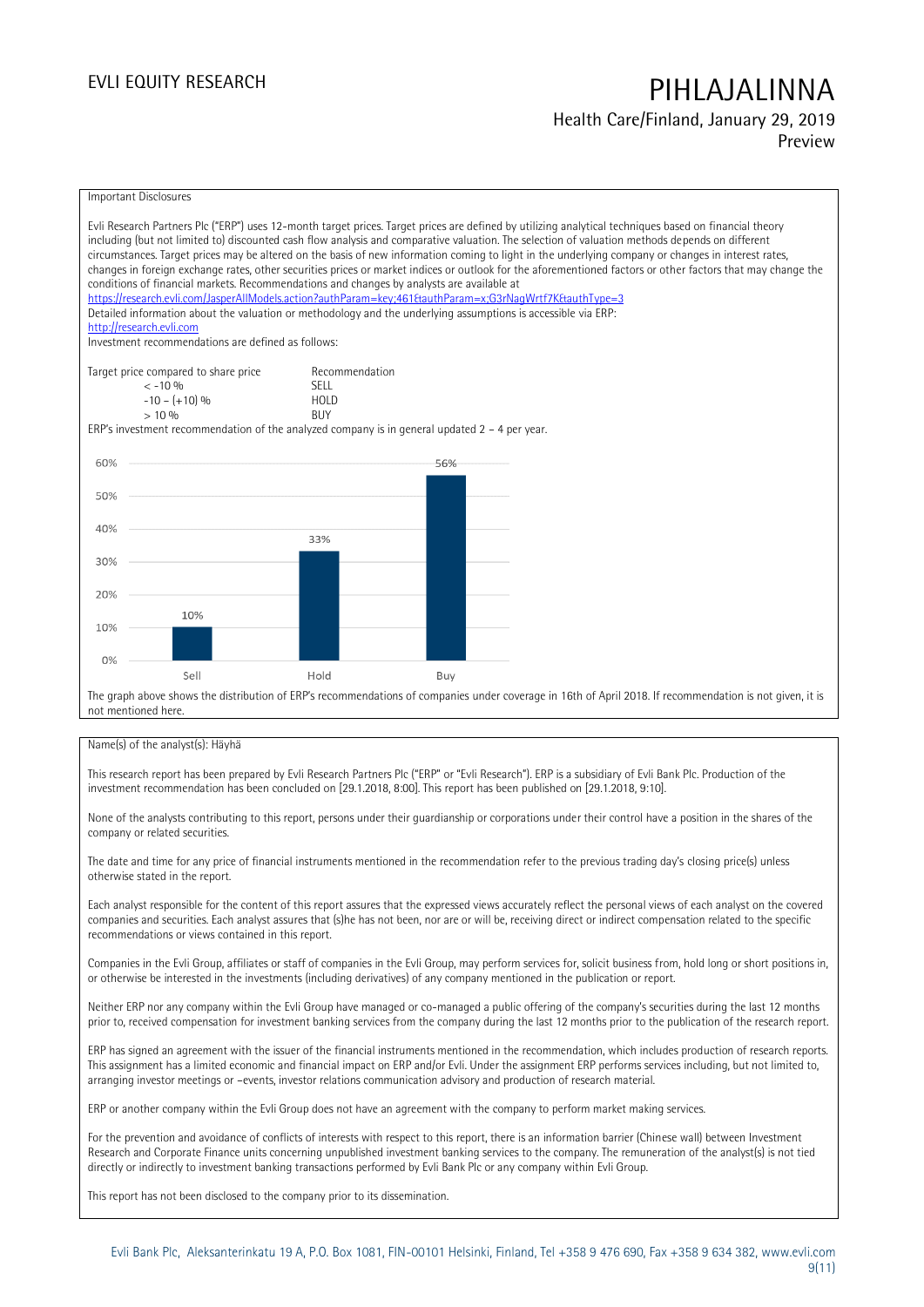### **Health Care/Finland, January 29, 2019 Preview**

This report is provided and intended for informational purposes only and may not be used or considered under any circumstances as an offer to sell or buy any securities or as advice to trade any securities.

This report is based on sources ERP considers to be correct and reliable. The sources include information providers Reuters and Bloomberg, stock-exchange releases from the companies and other company news, Statistics Finland and articles in newspapers and magazines. However, ERP does not guarantee the materialization, correctness, accuracy or completeness of the information, opinions, estimates or forecasts expressed or implied in the report. In addition, circumstantial changes may have an influence on opinions and estimates presented in this report. The opinions and estimates presented are valid at the moment of their publication and they can be changed without a separate announcement. Neither ERP nor any company within the Evli Group are responsible for amending, correcting or updating any information, opinions or estimates contained in this report. Neither ERP nor any company within the Evli Group will compensate any direct or consequential loss caused by or derived from the use of the information represented in this publication.

All information published in this report is for the original recipient's private and internal use only. ERP reserves all rights to the report. No part of this publication may be reproduced or transmitted in any form or by any means, electronic, mechanical, photocopying, recording or otherwise, or stored in any retrieval system of any nature, without the written permission of ERP.

This report or its copy may not be published or distributed in Australia, Canada, Hong Kong, Japan, New Zealand, Singapore or South Africa. The publication or distribution of this report in certain other jurisdictions may also be restricted by law. Persons into whose possession this report comes are required to inform themselves about and to observe any such restrictions.

Evli Bank Plc is not registered as a broker-dealer with the U. S. Securities and Exchange Commission ("SEC"), and it and its analysts are not subject to SEC rules on securities analysts' certification as to the currency of their views reflected in the research report. Evli Bank is not a member of the Financial Industry Regulatory Authority ("FINRA"). It and its securities analysts are not subject to FINRA's rules on Communications with the Public and Research Analysts and Research Reports and the attendant requirements for fairness, balance and disclosure of potential conflicts of interest. This research report is only being offered in U.S. by Auerbach Grayson & Company, LLC (Auerbach Grayson) to Major U.S. Institutional Investors and is not available to, and should not be used by, any U.S. person or entity that is not a Major U.S. Institutional Investor. Auerbach Grayson is a broker-dealer registered with the U.S. Securities and Exchange Commission and is a member of the FINRA. U.S. entities seeking more information about any of the issuers or securities discussed in this report should contact Auerbach Grayson. The securities of non-U.S. issuers may not be registered with or subject to SEC reporting and other requirements.

ERP is not a supervised entity but its parent company Evli Bank Plc is supervised by the Finnish Financial Supervision Authority.